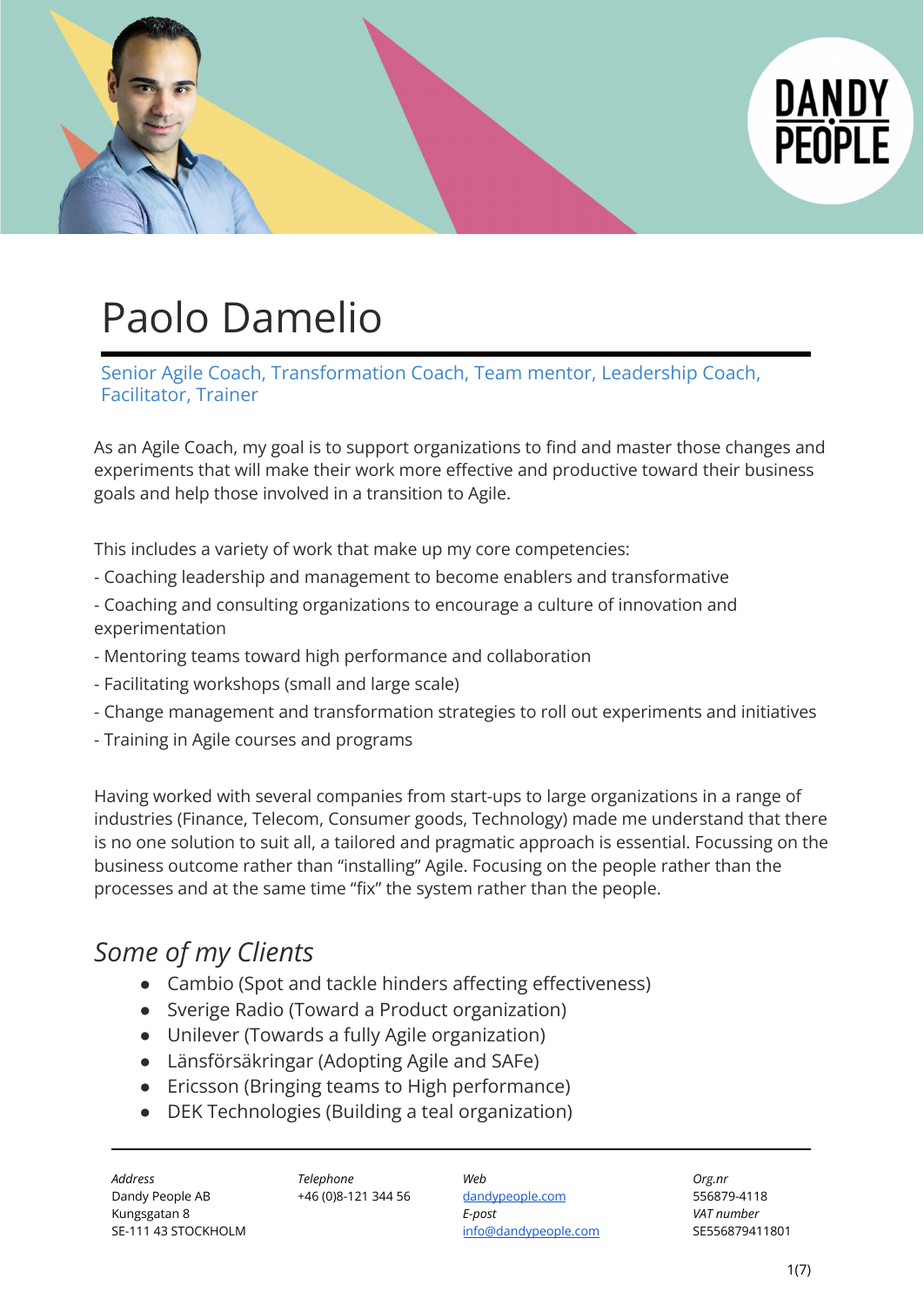● Vaimo (Increasing effectiveness of all teams)

# *Educations and Certifications*

- **ICAgile Authorized Instructor** ICP Certified Professional (ICAgile, 2022)
- **ICP-CAT ICAgile Certified Professional** Coaching Agile Transitions (ICAgile by AWA, 2021)
- **ICP-ENT ICAgile Certified Professional** Agility in the Enterprise (ICAgile by AWA, 2021)
- **CSP Certified Scrum Professional** (Scrum Alliance, 2016)
- **PSM Professional Scrum Master** (Scrum.org, 2016)
- **The Coaching Stance** (Agile Coaching Institute, 2014)
- **Continuous integration and Continuous delivery** (DEK Technologies, 2013)
- **CSM Certified Scrum Master** (Scrum Alliance, 2011)
- **Scrum and WoW** (Ericsson, 2011)
- **Software engineering** Double Master Degree (University of L'Aquila + Mälardalen University, 2009-2010)
- **Computer science** Bachelor's degree (University of L'Aquila, 2005-2008)

# *Examples of my achievements*

- Coaching the Nordic Leadership Team towards an Agile Mindset and Agile Enterprise (Unilever)
- Coaching 15+ teams toward HPT High performing team (Ericsson)
- Created a collaborative leadership team, bringing together different company functions (DEK Technologies)
- Trained ScMs and POs on remote work (Vaimo)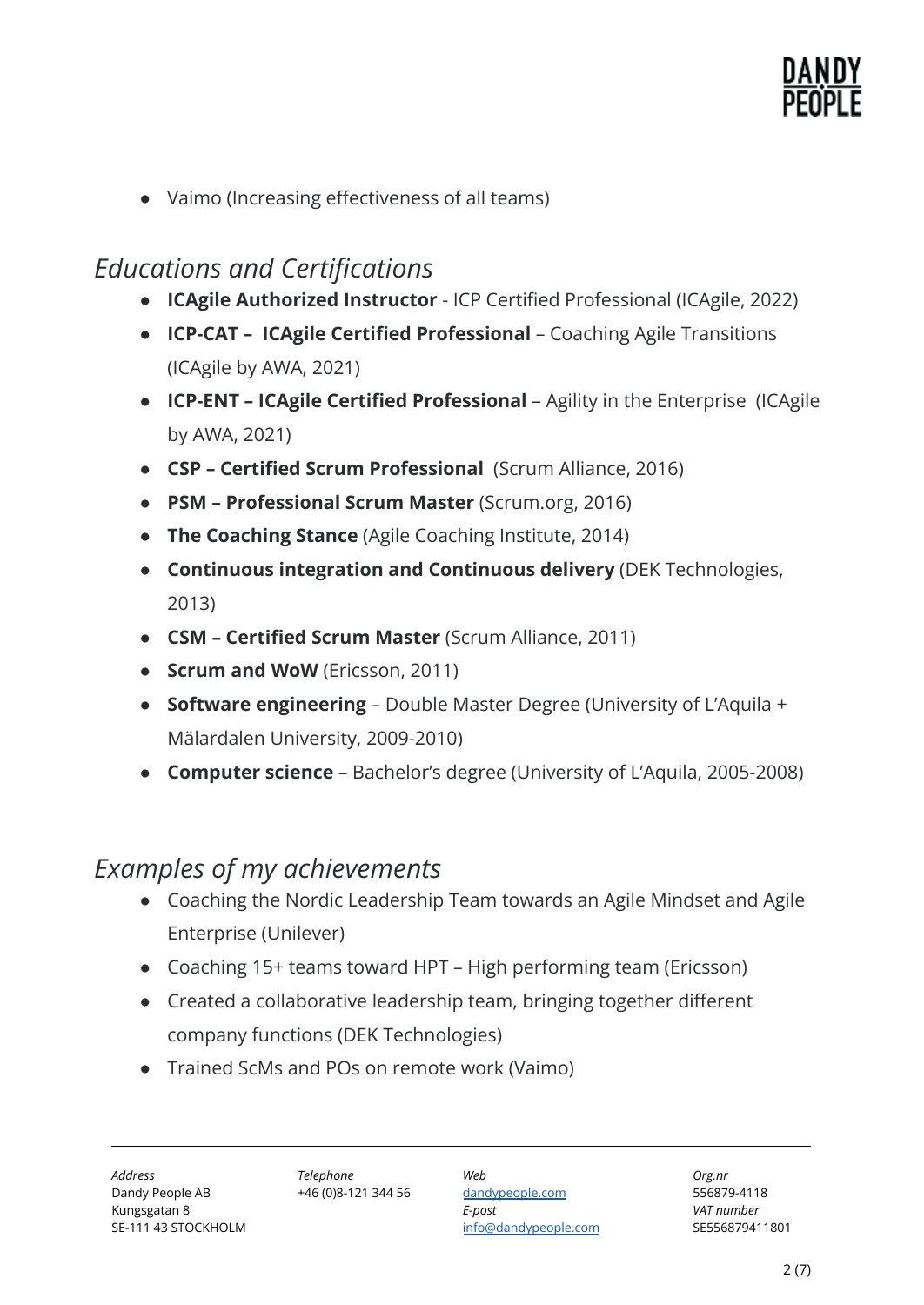

- Coached and initiated activities around the introduction of SAFe (Länsförsäkringar)
- Co-facilitated multi-weeks learning programs (Dandy)
- Co-authored the "Agile Playbook for leadership" (Unilever)
- Initiated and facilitated large-scale retrospectives (DEK Technologies)
- Coach the coach (Vaimo)
- Initiated activities needed for working with SAFe (Länsförsäkringar)
- Introduced and fostered an innovation and experimentation culture (DEK Technologies)
- Created forums/communities role-based and interest-based (DEK & Vaimo & Länsförsäkringar)
- Established the Buddy System network (DEK Technologies)
- Built a Peer Development process (DEK Technologies)
- Trained people in Vietnam on Agile and remote work (DEK Technologies)
- Co-created a peer-to-peer salary process (DEK Technologies)
- Established Jenkins for CI/CD (Ericsson) and set up Jira and WoW for ~15 teams
- Coached managers, ScM & POs towards an Agile mindset
- Ran webinars on remote collaboration (DEK Technologies)

# *Training and workshops I have run*

### *Courses & Training*

- "Agile PowerUp Program with ICP certification" (Dandy People)
- "5-weeks online Agile program" (Dandy People)
- "Scrum Master Online Course" (SEB)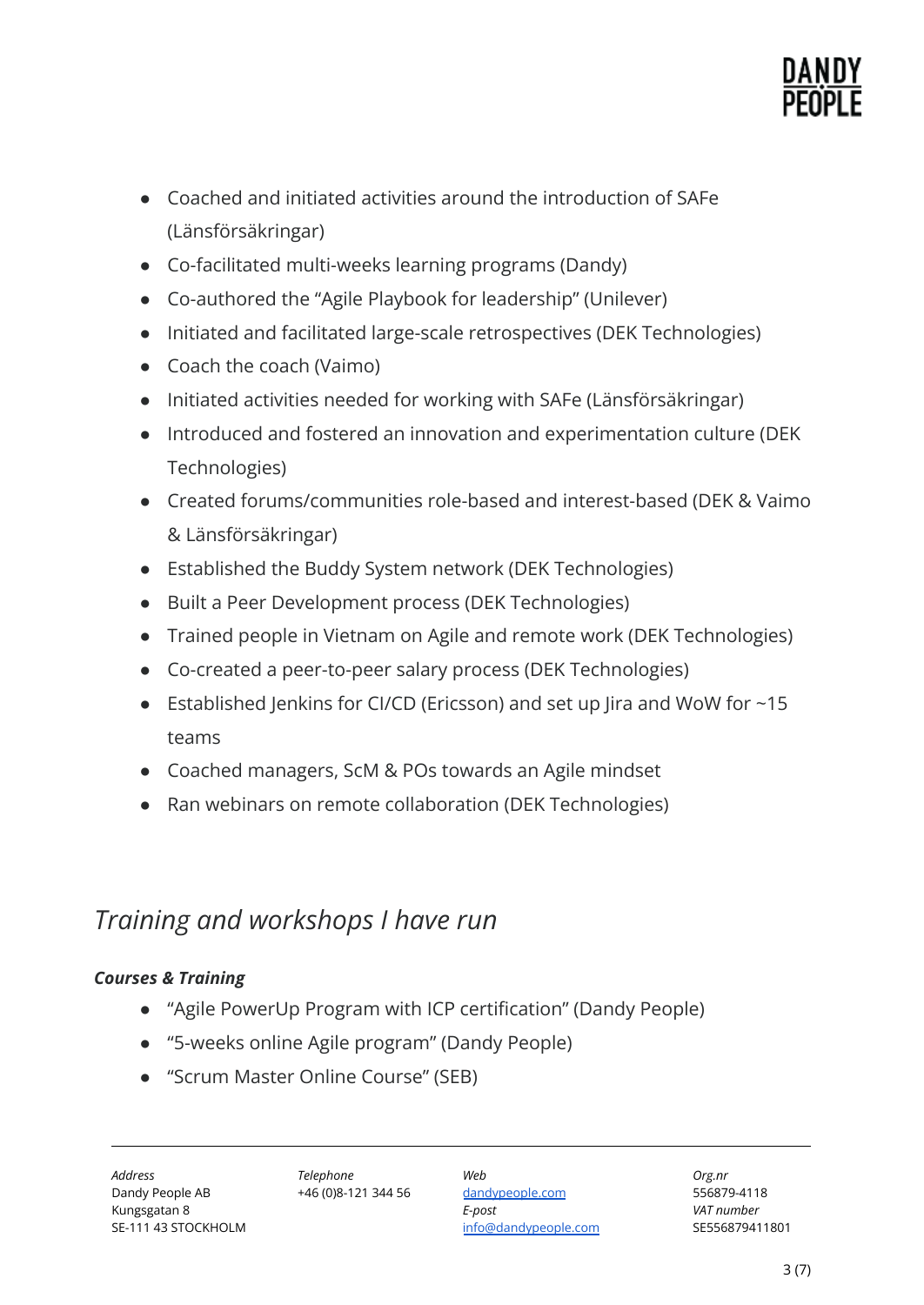

- "Scrum Master certification course for PSM" certified 200+ people (INFORMATOR)
- "Introduction to Agile" (INFORMATOR)
- "Scrum Master and Product management" (SAAB)
- "Introduction to Agile" (NASDAQ)
- "Trained students in Agile" (EC Utbildning)

### *Workshops and Seminars*

- "Cynefin online workshop" Dandy Dojo
- "Conflict as a Driver online workshop" Dandy Dojo
- "The power of feedback" (Ericsson)
- "Collaboration in Kanban" (Ericsson)
- "Buddy System seminar" (Avega & Dandy People)
- "Product management in Agile" seminar (NORDEA)

# *Work experiences in detail*

#### **Agile Coach, Cambio –** 2021- Current assignment

Agile Coach to support Cambio to spot and tackle hinders that are affecting their delivery flow and effectiveness. As well as delivering a leadership program for the leadership teams.

#### **Agile Coach, Sverige Radio –** 2021- 2021

Agile Coach to support a change toward a well-functioning product organization. Supporting the leadership team during the change, as well as supporting the teams during the journey

#### **Agile Coach, Unilever** – 2020 - 2021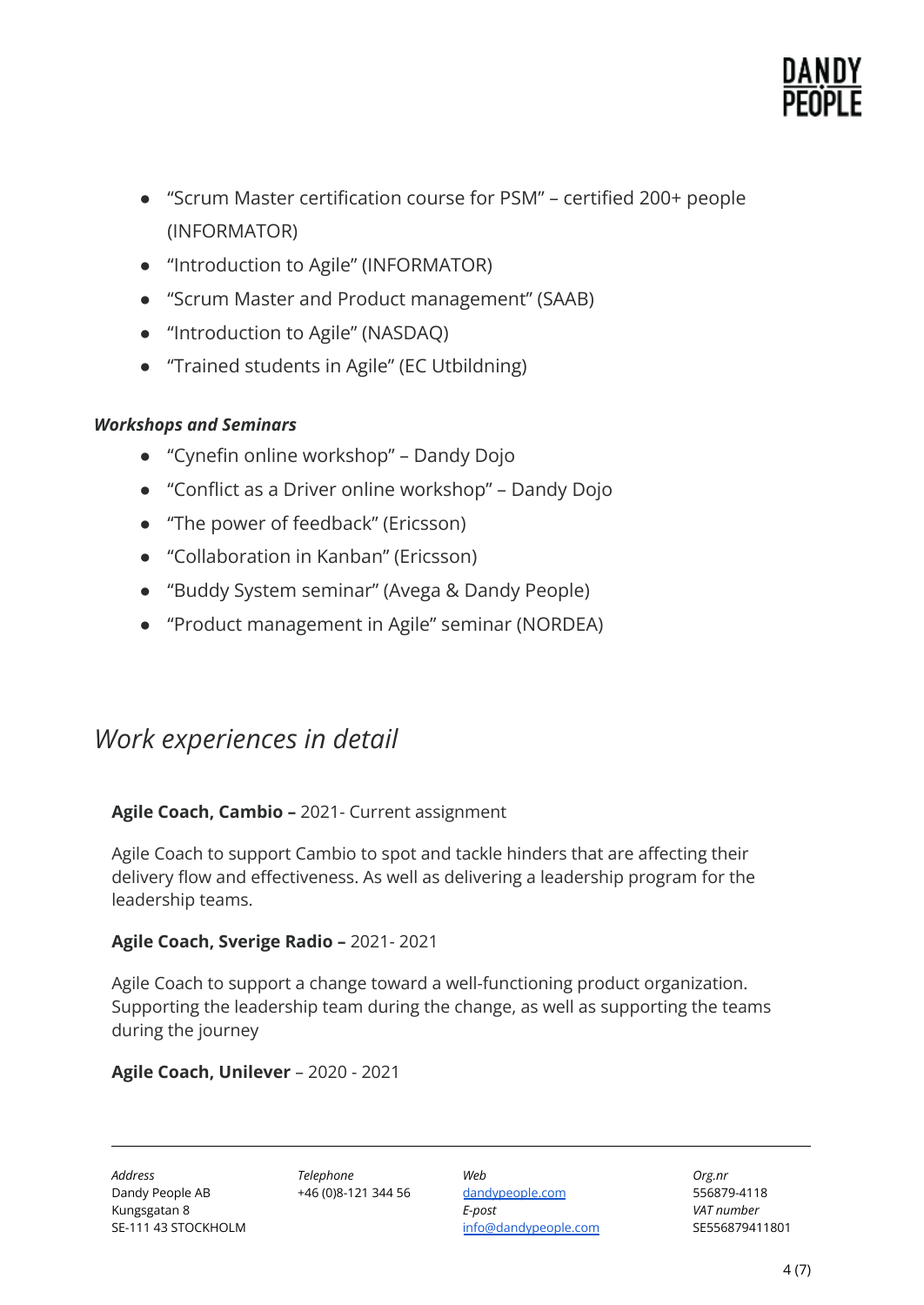

Working as Agile coach to support Unilever's Agile transformation towards a fully Agile Organization by building Agile capabilities in leadership and teams. As a member of the coaching team, my responsibility is to coach the Nordic leadership team on their teamwork and through frequent 1:1s, coaching and mentoring 4 teams working with Marketing, Digital, and Business; and the overall organization and structure through presentations, workshops, and organization analysis - to identify and boost learning areas. We work distributed and online in everything we do.

### **Agile Coach, Länsförsäkringar Fond/Liv** – 2019 - 2020

On this assignment at Länsförsäkringar Fondliv, I am part of a team of Agile coaches with the mission of supporting the organization to embrace the Agile mindset and WoW, as well as supporting activities needed to start to work within the SAFe frame.

#### **Agile Coach, DEK Technologies Sweden** – 2014 – 2019

Agile Coach driving the Agile mindset, way of working, and Agile transformation of DEK Technologies into a modern, self-managed, and teal organization.

Driving the activities and initiatives aimed to get our company culture to be as Agile, transparent, self-managed, and innovative as possible. Examples of activities that I have been driving: Team coaching, large company retrospectives, buddy system, internal communities, 1:1 coaching, peer review processes, large scale experiments, strategic locations, feedback tools, etc

Through the years, I have also been part of management activities that are not exactly part of an Agile Coach role but that nevertheless gave me the chance to experiment by running them in a modern and transparent way, things as recruitment, salary processes, and talks, HR, etc.

#### **Agile Coach, Vaimo** – 2015

In this assignment at Vaimo (an e-commerce solution provider company), I had the goal to improve the efficiency of several development teams and to help out with the adoption of Agile in the organization.

Training, feedback, workshops, 1:1 co-active coaching, facilitating, spotting, and follow-up improvements were the main goals.

#### **Scrum Master, Ericsson** – 2013 – 2015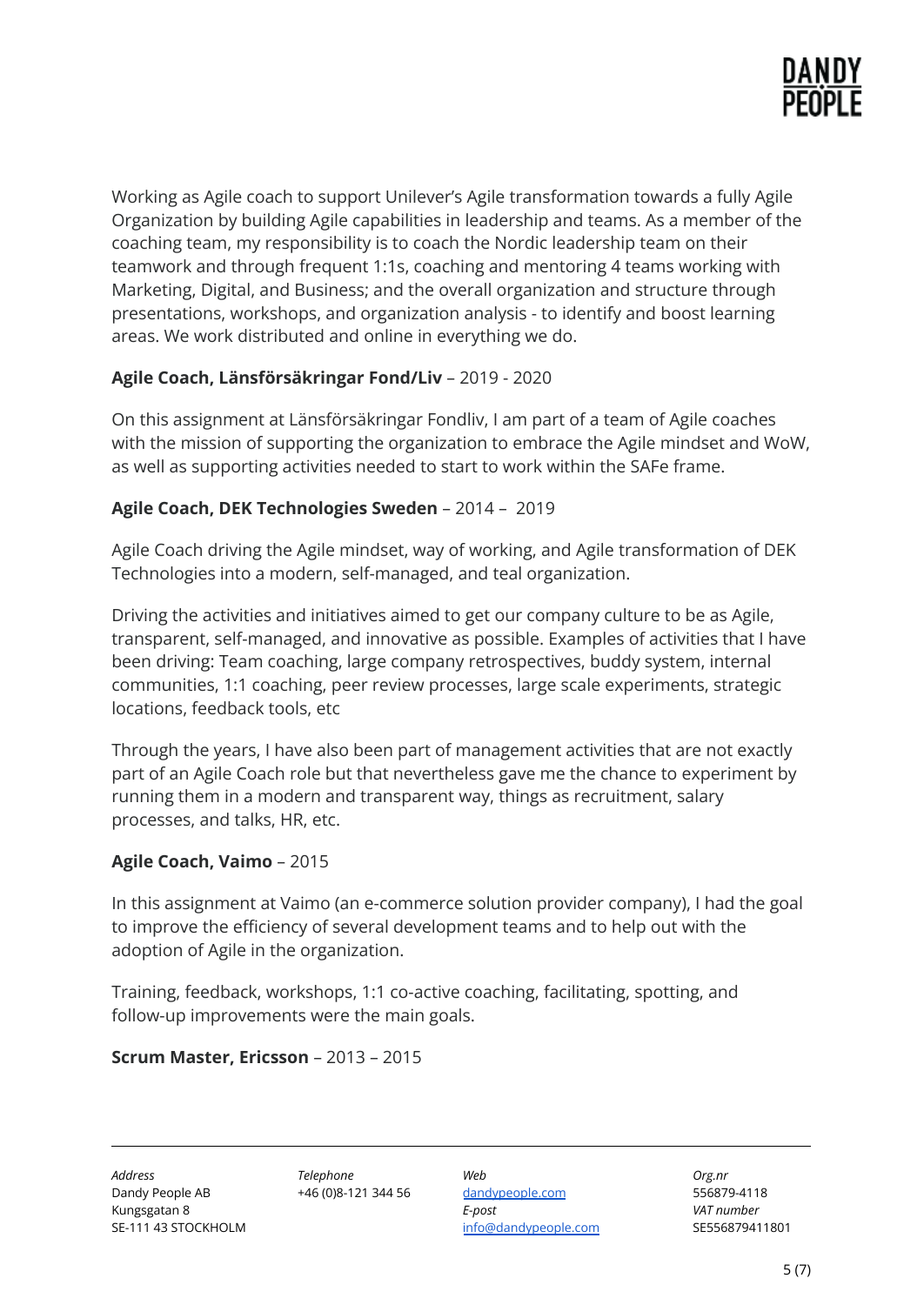

Scrum master of a distributed and multicultural development team of 10 members, half of them in Vietnam and half in Sweden (working on IMS – IP Multimedia Subsystem).

Personal responsibilities covering several aspects such as planning and organization of work shared between the two countries and other responsibilities beyond the team itself, such as agile coaching and training, on Lean and Agile (For the company and also for external companies such as EC Utbildning)

#### **Software Developer and Scrum Master, Ericsson** – 2012 – 2013

During the assignment, the role covered has been software developer, tester, and scrum master on a multicultural team working on Ericsson's SBG (Session Border Gateway) in the IMS core network, mainly developing features related to IP Multimedia Subsystem systems and VoIP/VoLTE methodologies. One additional task was also being part of a task-force group in order to set up and secure JIRA and CI for the legacy and regression tests. Worked in Vietnam for one month as a trainer for a group of 15-20 engineers in order to form and educate 2-3 new teams in the DEK Vietnamese offices (on both Agile and Technical excellence).

#### **Tester and Test Lead, Ericsson Radio** – 2011 – 2012

Verification and validation of telecommunication software deployed on Ericsson's Radio Base Stations for WCDMA and LTE standards.

During the working period, the role ranged over several tasks, such as function tester (writing and maintaining test cases/suites), test leader (planning and organizing the daily work for a team of 5 persons), and release planner (planning and handling of software releases for a team of about 15 persons).

## *Languages*

- Swedish Fluent
- English Fluent
- Italian Native